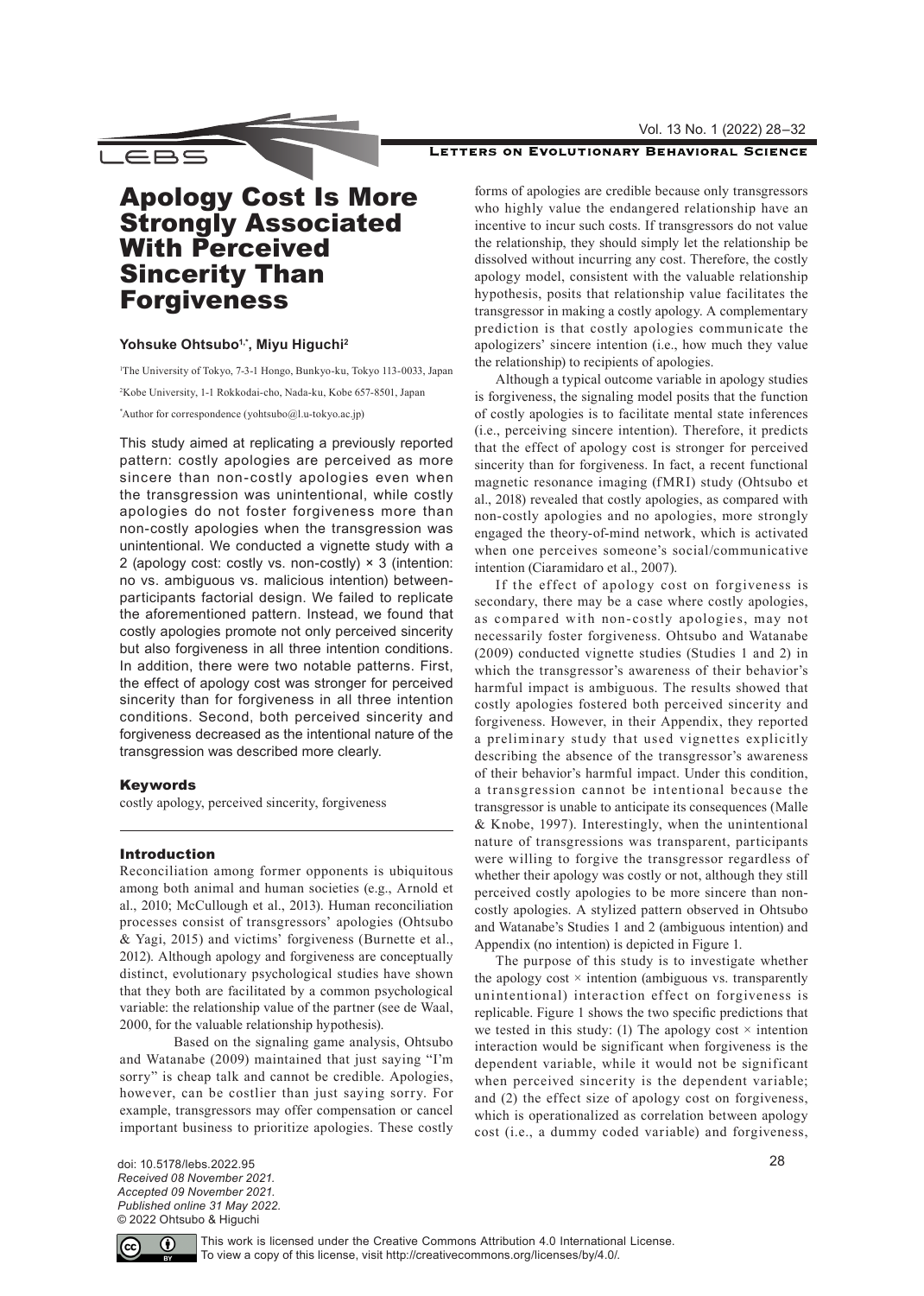is significantly smaller than the effect size of apology cost on perceived sincerity (i.e., apology cost  $\times$  perceived sincerity correlation) in the no intention condition but not in the ambiguous intention condition. We pre-registered these predictions in the Open Science Framework (OSF: [https://osf.io/sfyzq/\)](https://osf.io/sfyzq/). In addition, for an exploratory purpose, we included an additional condition in which the transgressor's malicious intention is transparent (i.e., malicious intention condition) because Desmet et al. (2011) found the effect of overcompensation on trust recovery was attenuated when the intention of norm violation was clear (see also Struthers et al., 2008).



**Figure 1.** Two predictions tested in this study.

# Methods

## *Participants and design*

Based on the second prediction, we determined the target sample size to be 100 for each cell of the  $2 \times 3$  conditions (i.e., a total of 600 participants) to ensure a power of .80 for a test of two dependent correlations. Participants who are currently employed workers and within the ages of 20– 40 years old were recruited by a Japanese survey company, Cross Marketing. The restrictions in terms of employment status and age were applied because some scenarios described the protagonist (i.e., participant) interacting with their co-worker or boss. We had a total of 1668 accesses to our study site. Of the 1668 accesses, 790 participants (406 women, 380 men, and 4 non-reported their sex; mean age  $\pm SD = 31.23 \pm 5.61$  years) were retained for subsequent analyses (see Section 1 in the Supplementary Material for exclusion criteria). Participants were randomly assigned to one of the six cells of a 2 (apology cost: costly vs. non-

Ohtsubo & Higuchi *LEBS* Vol. 13 No. 1 (2022) 28–32

 $costly \times 3$  (intention: no intention vs. ambiguous intention vs. malicious intention) between-participants factorial design.

## *Materials*

The study included four hypothetical transgression scenarios. Each scenario described an interpersonal transgression. For example, a friend (F) sent the protagonist (P) a series of consecutive text messages when P was working. P reluctantly replied to F. P's boss spotted P sending private messages during work and yelled at P. In the no intention condition, P was working on an irregular day and F did not know P was working. Therefore, F was not aware that they were sending consecutive messages when P was working. In the malicious intention condition, the scenario described that although F knew that P was working, F prioritized their own business. In the ambiguous intention condition, whether F prioritized their own business was not explicitly stated in the scenario. After reading this transgression part, participants rated how angry they would be at F and how likely they would be to end a friendship.

The second part of the scenario described F's apology: either a costly or non-costly apology. For example, in the costly apology condition, F spent more than 2 hours traveling to P's home that night to apologize as soon as possible. In the non-costly apology condition, F apologized to P the next time that F met P.

After reading the apology scenario, participants rated perceived sincerity (3 items  $\times$  4 scenarios; Cronbach's  $\alpha$  = .92), forgiveness (5 items  $\times$  4 scenarios;  $\alpha$  = .94), perceived exploitation risk (1 item  $\times$  4 scenarios;  $\alpha$  = .68), and F's valuation of the relationship (1 item  $\times$  4 scenarios;  $\alpha$  = .77). Sample items are as follows: "How sincere do you think the friend's apology is?" (perceived sincerity), "How much are you willing to forgive the friend?" (forgiveness), "How likely do you think the friend will cause the same trouble again?" (perceived exploitation risk), and "How much do you think the friend values the relationship with you?" (valuation). The order of the 10 items was randomized. These items were followed by three manipulation check items. An attention check item (i.e., requiring participants to choose a specific option) was embedded in the items associated with two of the four scenarios. All materials including the four scenarios (in Japanese) are available from OSF (<https://osf.io/sfyzq/>).

#### *Procedure*

Participants took part in the study online. It was implemented by the Qualtrics ([https://www.qualtrics.com\)](https://www.qualtrics.com). Participants first provided their sex, age, and employment status. Those who did not meet the inclusion criteria (i.e., employed workers with an age range between 20 and 40 years) were not allowed to proceed to the main study. The order of the four scenarios was randomized. For each scenario, the first phase presented the transgression scenario and assessed participants' anger at the transgressor. The second phase presented the apology scenario and assessed perceived sincerity, forgiveness, perceived exploitation risk, and valuation. In addition, manipulation check items were included. This two-phase assessment was repeated four times. Participants were compensated for their participation by Cross Marketing.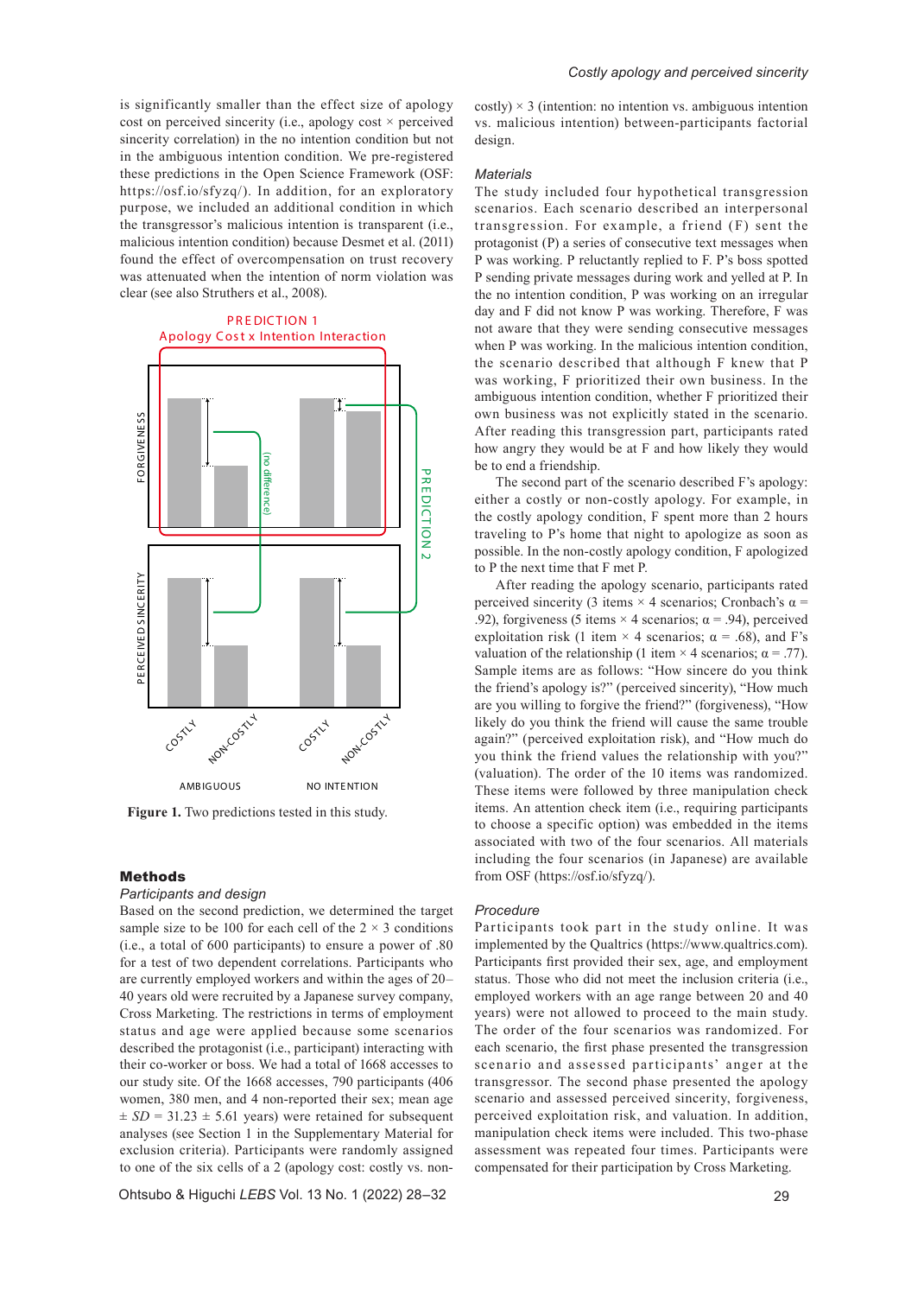

**Figure 2.** Distributions of (a) forgiveness, (b) perceived sincerity, (c) exploitation risk, and (d) valuation as a function of apology cost and intention.

#### **Results**

All data analyses were implemented by R (R Core Team, 2019). The test of differences in two correlations was conducted using the "cocor" package (Diedenhofen & Musch, 2015). The data and code used in the subsequent analyses are available in OSF ([https://osf.io/sfyzq/\)](https://osf.io/sfyzq/).

We first confirmed that both intention and apology cost manipulations were successful. Participants in the no intention condition rated the transgressor's awareness (i.e., whether the transgressor was aware of the potential harmful effect) lower than those in the other two conditions. Participants in the malicious intention condition rated the transgressor's prioritization of their own business higher than those in the other two conditions. Participants in the costly apology condition rated the costliness of the transgressor's apology higher than those in the non-costly apology condition. We report details of the manipulation checks in Section 2 of the Supplementary Material.

### *Prediction 1*

We conducted a series of four 2 (apology cost)  $\times$  3 (intention) analyses of variance (ANOVAs) with perceived sincerity, forgiveness, perceived exploitation risk, and valuation as dependent variables. The latter two dependent variables were included for exploratory purposes.

As for forgiveness, the main effects of apology cost and intention were significant:  $F(1, 784) = 55.18$ ,  $p <$ .001,  $\eta_p^2 = .066$  and  $F(2, 784) = 29.76$ ,  $p < .001$ ,  $\eta_p^2 =$ .072, respectively. However, contrary to Prediction 1, the interaction effect was not significant:  $F(2, 784) = 0.64$ , *ns*. Post-hoc tests (Tukey's HSD test) revealed that the

Ohtsubo & Higuchi *LEBS* Vol. 13 No. 1 (2022) 28–32

effect of apology cost on forgiveness was significant in all three levels of the intention condition at the .01 level. Parenthetically, the three levels of the intention condition were significantly different from each other at the .01 level: it was highest in the no intention condition and lowest in the malicious intention condition (Figure 2a).

As for perceived sincerity, the main effects of apology cost and intention were significant:  $F(1, 784) = 211.25$ ,  $p <$ .001,  $\eta_p^2 = .212$  and  $F(2, 784) = 33.95$ ,  $p < .001$ ,  $\eta_p^2 = .084$ , respectively. The interaction effect was not significant:  $F(2, 784) = 0.20$ , *ns*. Post-hoc tests (Tukey's HSD test) revealed that the effect of apology cost was significant in all three levels of the intention condition at the .01 level, and that the three levels of the intention condition were significantly different from each other at the .01 level: being highest in the no intention condition and lowest in the malicious intention condition (Figure 2b).

We observed a comparable pattern for perceived exploitation risk (Figure 2c) and valuation (Figure 2d). Details of these results are reported in Section 3 of the Supplementary Material. The prediction depicted in Figure 1 is based on a 2 (apology cost)  $\times$  2 (intention: no vs. ambiguous intention) factorial design. Therefore, we ran additional analyses with this  $2 \times 2$  design, but the predicted interaction was not significant for forgiveness. These results are reported in Section 4 of the Supplementary Material.

## *Prediction 2*

We tested the difference between the apology cost  $\times$ perceived sincerity correlation and the apology cost  $\times$ forgiveness correlation for all three levels of intention condition. We employed the test of dependent correlations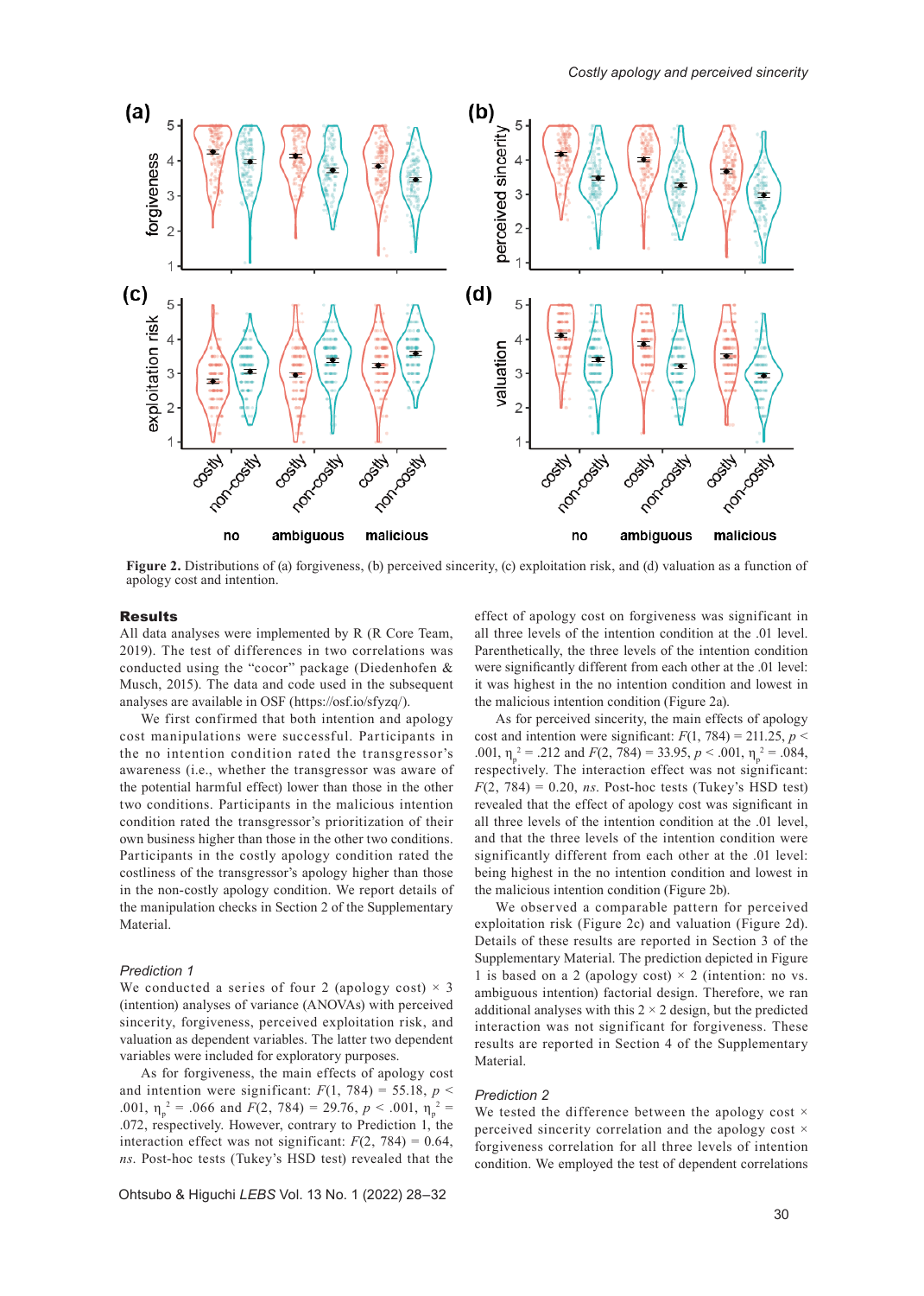

**Figure 3.** Correlation between apology cost and forgiveness (upper) and correlation between apology cost and perceived sincerity (lower) as a function of the intention condition.

Note. Visual inspections of Figure 3 (the upper two data points) suggest that the effect of apology cost on forgiveness was larger in the ambiguous intention condition than in the no intention condition. This is consistent with Prediction 1, which was not supported by<br>an ANOVA. To confirm the non-significant apology cost × intention interaction effect, w correlations. The analysis corroborated the non-significant difference (see Section 5 of Supplementary Material). \*\*  $p < .01$ 

because the two correlations shared apology cost as a common variable. As predicted, the apology cost  $\times$ perceived sincerity correlation was greater than the apology cost  $\times$  forgiveness correlation in the no intention condition: .47 vs. .21, Hotelling's *t*(270) = 7.43, *p* < .001. However, they were also significantly different in the other two conditions: .48 vs. .30, Hotelling's *t*(259) = 4.98, *p*  < .001 and .43 vs. .27, Hotelling's *t*(252) = 4.06, *p* < .001 in the ambiguous and malicious intention conditions, respectively (Figure 3). Although the significant difference in the no intention condition was consistent with Prediction 2, the entire pattern (i.e., the effect of apology cost is stronger for perceived sincerity than forgiveness in the other two conditions as well) is contradictory with Prediction 2.

## **Discussion**

We expected that the effect of apology cost on forgiveness would be attenuated specifically in the no intention condition (Figure 1). However, the effect of apology cost on forgiveness was attenuated in all three intention conditions. Therefore, we failed to replicate the pattern in Figure 1. Although the replication was unsuccessful, there were two notable patterns in the results. First, the effect of apology cost on perceived sincerity was stronger than its effect on forgiveness across all three levels of intentionality. Second, the main effect of intention was significant not only for forgiveness but also for perceived sincerity.

These two patterns may explain why Ohtsubo and Watanabe (2009) found the asymmetric effect of apology cost on perceived sincerity and forgiveness. As the effect of apology cost on forgiveness is generally smaller, it is more likely to fail to detect the effect (i.e., Type II error). In addition, since forgiveness and perceived sincerity tend to increase when participants consider that the transgression

Ohtsubo & Higuchi *LEBS* Vol. 13 No. 1 (2022) 28–32

was unintentional, the likelihood of the ceiling effect should be greater in the no intention condition. Thus, it is possible that Ohtsubo and Watanabe's result in their Appendix was an instance of either Type II error, the ceiling effect, or both (see also Ohtsubo et al., 2012, for the smaller effect for forgiveness in a cross-cultural study).

Although we failed replication, the two findings merit some brief discussions. First, the greater effect for perceived sincerity than for forgiveness is consistent with the main thesis of the costly apology model: the primary function of apology cost is to communicate sincere intention. Second, the significant effect of intention on perceived sincerity is noteworthy because perceived sincerity is a subjective evaluation of the apology and thus is theoretically separable from the evaluation of transgressions. This suggests that in response to the perceived intentionality of the transgression, people may adjust a threshold of sincerity. This possibility needs further scrutiny.

## Acknowledgement

This work was supported by the Japan Society for the Promotion of Science [KAKENHI 21H00931].

#### Author contribution

Y.O. and M.H. conceived the research design. M.H. wrote the scenarios and developed the study platform. Y.O. and M.H. analyzed data. Y.O. drafted the manuscript and M.H. approved it.

#### Ethical statement

This study was approved by the ethics committee at the Graduate School of Humanities and Sociology, the University of Tokyo (UTSP–21012).